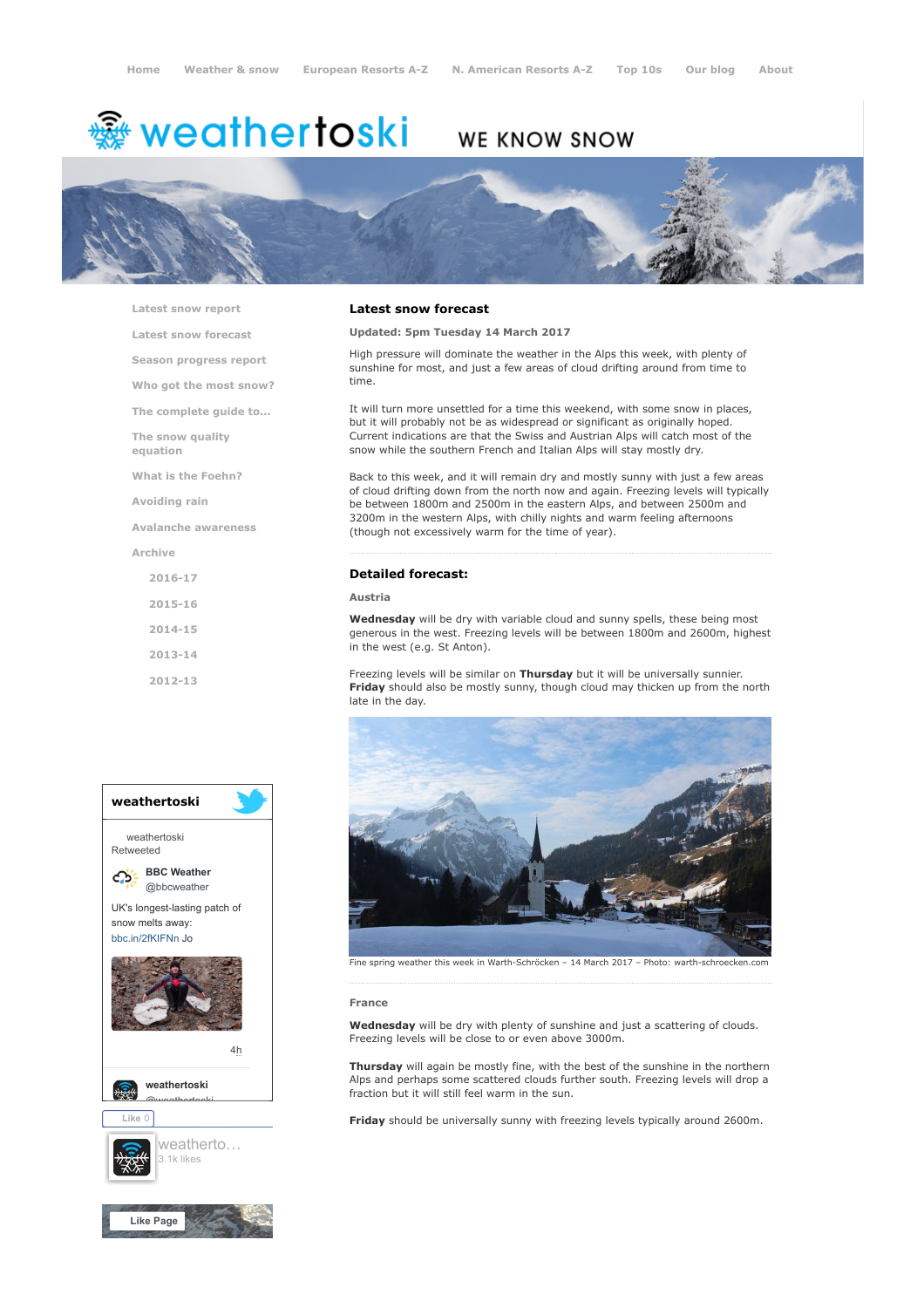Follow me on: **Ewitte** 

[Tweet](https://twitter.com/intent/tweet?original_referer=https%3A%2F%2Fwww.weathertoski.co.uk%2Fweather-snow%2Farchive%2Fsnow-forecast-14-03-2017%2F&ref_src=twsrc%5Etfw&text=Weather%20to%20ski%20-%20Snow%20forecast%20-%2014%20March%202017&tw_p=tweetbutton&url=https%3A%2F%2Fwww.weathertoski.co.uk%2Fweather-snow%2Farchive%2Fsnow-forecast-14-03-2017%2F)

Tweet this page





# Contact us...

 $G^+$ 

Got a burning question about weather or snow conditions in the Alps? [Contact us](https://www.weathertoski.co.uk/about-1/contact-us/) and we'll do our best to answer it...

E: [info@weathertoski.co.uk](mailto:fraser@weathertoski.co.uk)

T: +44 (0)20 3151 3154



Beautiful spring weather in Le Corbier – 14 March 2017 – Photo: sybelles.com

## Italy

Wednesday will be mostly sunny with just a few clouds here and there. Freezing levels will typically be between 2500m and 3100m, highest in the west.

Thursday will remain mostly fine with the best of the sunshine in the eastern Italian Alps (e.g. Dolomites) and some clouds at times in the west (e.g. Sestriere). Freezing levels will be a touch lower in the west.

Friday should be universally sunny again with little change in temperature.



Plenty of snow still in high altitude Livigno – 14 March 2017 – Photo: valtline.it

### Switzerland

Wednesday will be mostly sunny, though some areas of high cloud are likely in the south. Freezing levels will be between 2600m and 3000m, highest in the west.

Thursday and Friday will remain mostly sunny, with just a few clouds here and there and freezing levels a touch lower in the west.



Glorious in eastern Switzerland today. This is Biel-Kinzigag – 14 March 2017 – Photo: bielkinzigag.ch

Outlook: